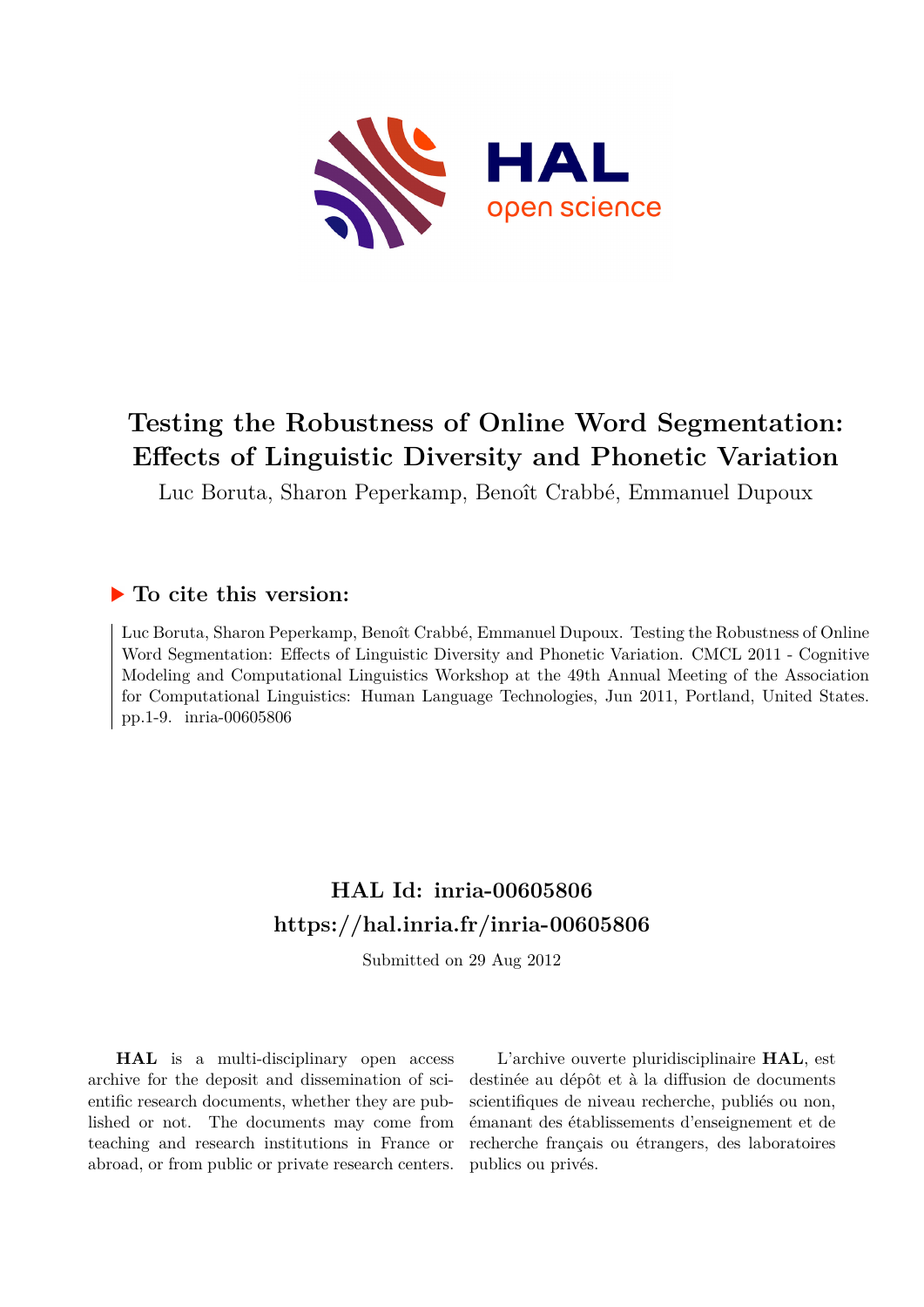# Testing the Robustness of Online Word Segmentation: Effects of Linguistic Diversity and Phonetic Variation

Luc Boruta $^{1,2}$ , Sharon Peperkamp $^{2}$ , Benoît Crabbé $^{1}$ , and Emmanuel Dupoux $^{2}$ 

<sup>1</sup> Univ. Paris Diderot, Sorbonne Paris Cité, ALPAGE, UMR-I 001 INRIA, F-75205, Paris, France  $2$  LSCP–DEC, École des Hautes Études en Sciences Sociales, École Normale Supérieure, Centre National de la Recherche Scientifique, F-75005, Paris, France luc.boruta@inria.fr, peperkamp@ens.fr, benoit.crabbe@inria.fr, emmanuel.dupoux@gmail.com

# Abstract

Models of the acquisition of word segmentation are typically evaluated using phonemically transcribed corpora. Accordingly, they implicitly assume that children know how to undo phonetic variation when they learn to extract words from speech. Moreover, whereas models of language acquisition should perform similarly across languages, evaluation is often limited to English samples. Using child-directed corpora of English, French and Japanese, we evaluate the performance of state-of-the-art statistical models given inputs where phonetic variation has not been reduced. To do so, we measure segmentation robustness across different levels of segmental variation, simulating systematic allophonic variation or errors in phoneme recognition. We show that these models do not resist an increase in such variations and do not generalize to typologically different languages. From the perspective of early language acquisition, the results strengthen the hypothesis according to which phonological knowledge is acquired in large part before the construction of a lexicon.

# 1 Introduction

Speech contains very few explicit boundaries between linguistic units: silent pauses often mark utterance boundaries, but boundaries between smaller units (e.g. words) are absent most of the time. Procedures by which infants could develop word segmentation strategies have been discussed at length, from both a psycholinguistic and a computational point of view. Many models relying on statistical

information have been proposed, and some of them exhibit satisfactory performance: MBDP-1 (Brent, 1999), NGS-u (Venkataraman, 2001) and DP (Goldwater, Griffiths and Johnson, 2009) can be considered state-of-the-art. Though there is evidence that prosodic, phonotactic and coarticulation cues may count more than statistics (Johnson and Jusczyk, 2001), it is still a matter of interest to know how much can be learned without linguistic cues. To use Venkataraman's words, we are interested in "the performance of *bare-bones* statistical models."

The aforementioned computational simulations have two major downsides. First, all models of language acquisition should generalize to typologically different languages; however, the word segmentation experiments mentioned above have never been carried out on phonemically transcribed, childdirected speech in languages other than English. Second, these experiments use phonemically transcribed corpora as the input and, as such, make the implicit simplifying assumption that, when children learn to segment speech into words, they have already learned phonological rules and know how to reduce the inherent variability in speech to a finite (and rather small) number of abstract categories: the phonemes. Rytting, Brew and Fosler-Lussier (2010) addressed this issue and replaced the usual phonemic input with probability vectors over a finite set of symbols. Still, this set of symbols is limited to the phonemic inventory of the language: the reduction of phonetic variation is taken for granted. In other words, previous simulations evaluated the performance of the models given idealized input but offered no guarantee as to the performance of the mod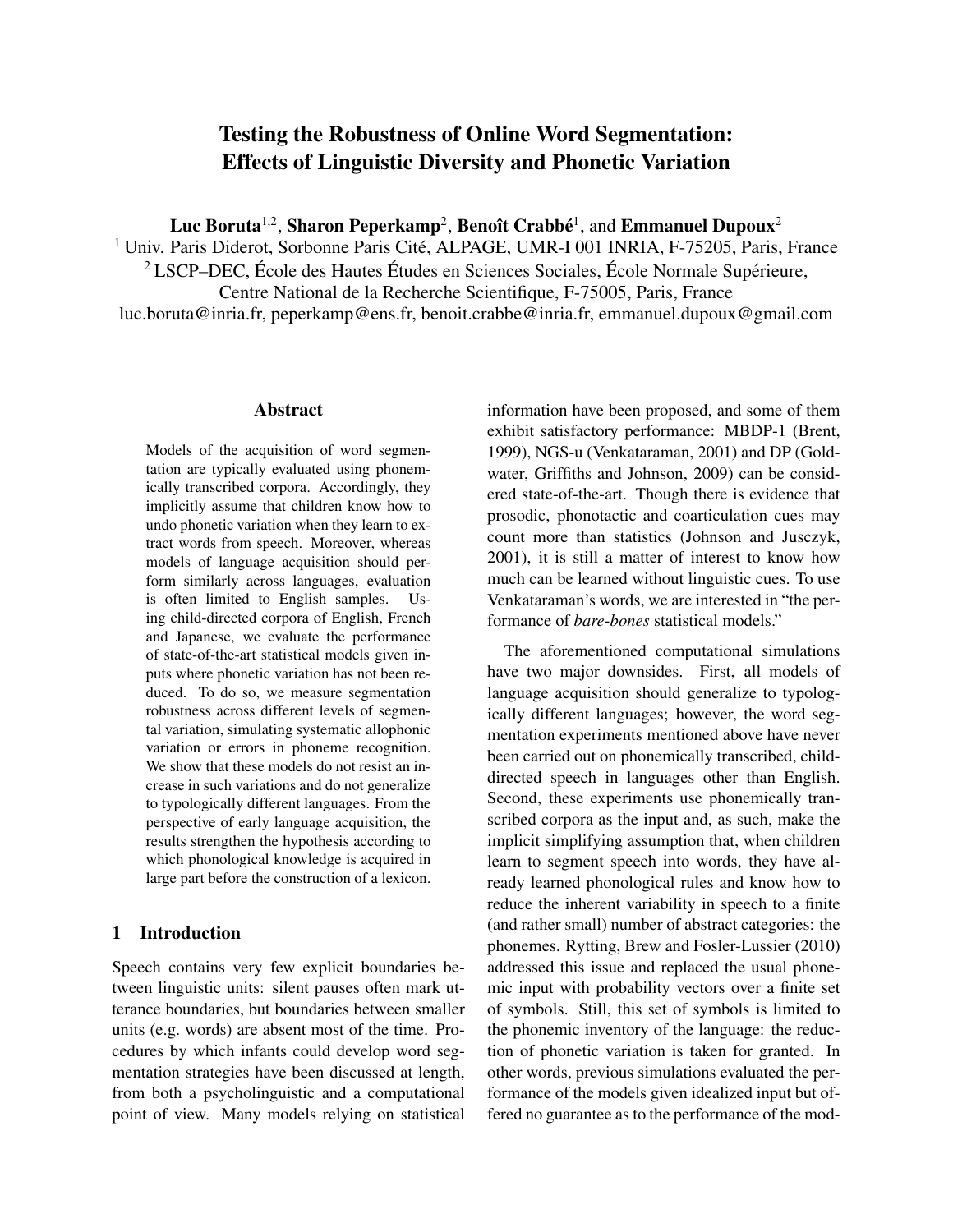els on realistic input.

We present a comparative survey that evaluates the extent to which state-of-the-art statistical models of word segmentation resist segmental variation. To do so, we designed a parametric benchmark where more and more variation was gradually introduced into phonemic corpora of child-directed speech. Phonetic variation was simulated applying contextdependent allophonic rules to phonemic corpora. Other corpora in which noise was created by random phoneme substitutions were used as controls. Furthermore, to draw language-independent conclusions, we used corpora from three typologically different languages: English, French and Japanese.

# 2 Robustness benchmark

#### 2.1 Word segmentation models

The segmentation task can be summarized as follows: given a corpus of utterances in which word boundaries have been deleted, the model has to put them back. Though we did not challenge the usual idealization that children are able to segment speech into discrete, phoneme-sized units, modeling language acquisition imposes significant constraints on the models (Brent, 1999; Gambell and Yang, 2004): they must generalize to different (if not all) languages, start without any knowledge specific to a particular language, learn in an unsupervised manner and, most importantly, operate incrementally.

Online learning is a sound desideratum for any model of language acquisition: indeed, human language-processors do not wait, in Brent's words, "until the corpus of all utterances they will ever hear becomes available". Therefore, we favored an 'infant-plausible' setting and only considered online word segmentation models, namely MBDP-1 (Brent, 1999) and NGS-u (Venkataraman, 2001). Even if DP (Goldwater et al., 2009) was shown to be more flexible than both MBDP-1 and NGS-u, we did not include Goldwater et al.'s batch model, nor recent online variants by Pearl et al. (in press), in the benchmark. All aforementioned models rely on word  $n$ -grams statistics and have similar performance, but MBDP-1 and NGS-u are minimally sufficient in providing an quantitative evaluation of how cross-linguistic and/or segmental variation impact the models' performance. We added two random

segmentation models as baselines. The four models are described below.

### 2.1.1 MBDP-1

The first model is Heinz's implementation of Brent's MBDP-1 (Brent, 1999; Heinz, 2006). The general idea is that the best segmentation of an utterance can be inferred from the best segmentation of the whole corpus. However, explicitly searching the space of all possible segmentations of the corpus dramatically increases the model's computational complexity. The implementation thus uses an incremental approach: when the ith utterance is processed, the model computes the best segmentation of the corpus up to the ith utterance included, assuming the segmentation of the first  $i-1$  utterances is fixed.

# 2.1.2 NGS-u

This unigram model was described and implemented by Venkataraman (2001). MBDP-1's problems of complexity were circumvented using an intrinsically incremental  $n$ -gram approach. The strategy is to find the most probable word sequence for each utterance, according to information acquired while processing previous utterances. In the end, the segmentation of the entire corpus is the concatenation of each utterance's best segmentation. It is worth noting that NGS-u satisfies all three constraints proposed by Brent: strict incrementality, non-supervision and universality.

#### 2.1.3 Random

This dummy model rewrites its input, uniformly choosing after each segment whether to insert a word boundary or not. It defines a chance line at and below which models can be considered inefficient. The only constraint is that no empty word is allowed, hence no consecutive boundaries.

# 2.1.4 Random<sup>+</sup>

The second baseline is weakly supervised: though each utterance is segmented at uniformly-chosen random locations, the correct number of word boundaries is given. This differs from Brent's baseline, which was given the correct number of boundaries to insert in the entire corpus. As before, consecutive boundaries are forbidden.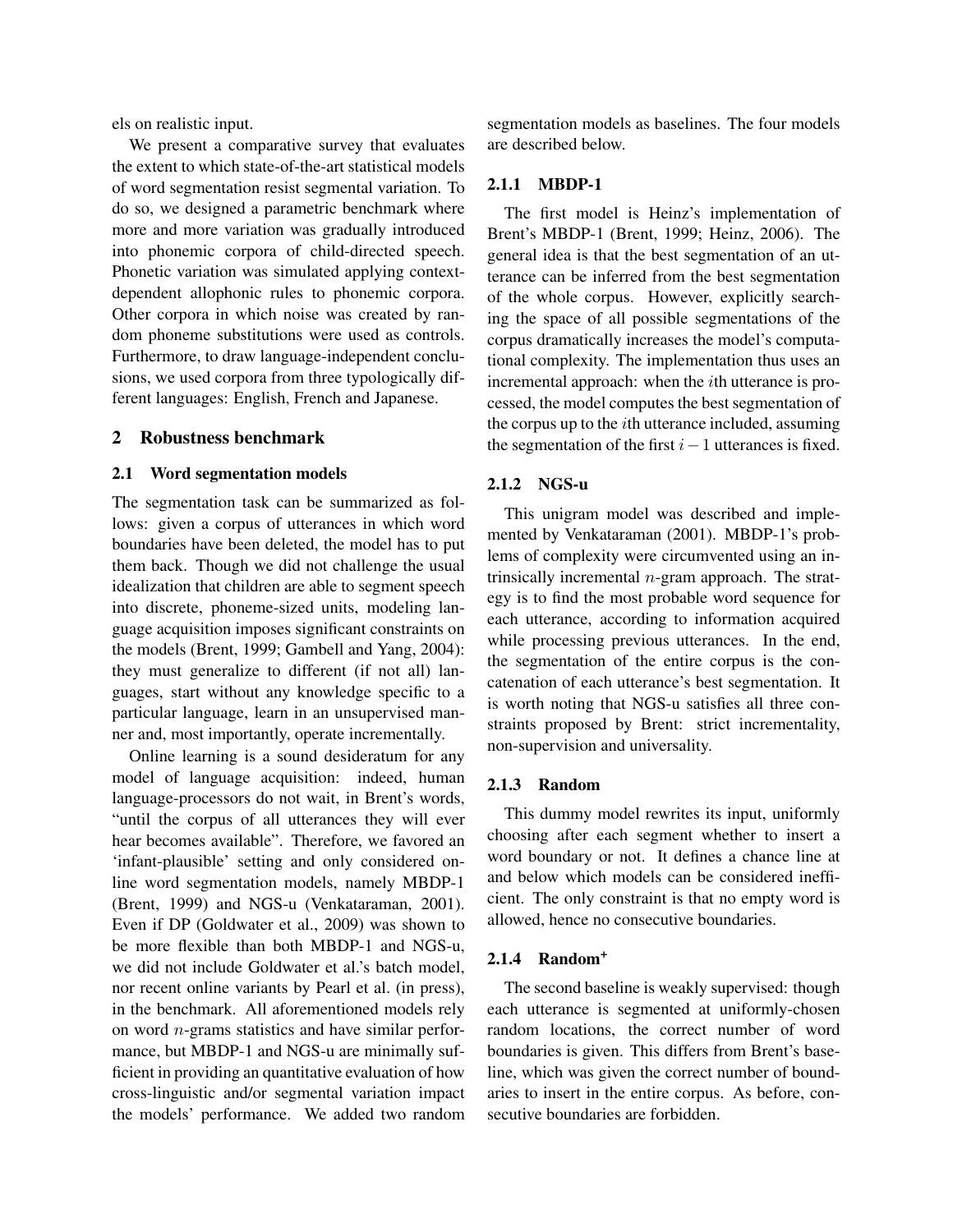| English  |  | French     |  | Japanese                                 |    |
|----------|--|------------|--|------------------------------------------|----|
|          |  |            |  | Tokens Types Tokens Types Tokens Types   |    |
|          |  |            |  | U 9,790 5,921 10,000 7,660 10,000 6,315  |    |
|          |  |            |  | W 33,399 1,321 51,069 1,893 26,609 4,112 |    |
| P 95,809 |  | 50 121,486 |  | 35 102,997                               | 49 |

Table 1: Elementary corpus statistics, including number of utterances (U), words (W) and phonemes (P).

# 2.2 Corpora

The three corpora we used were derived from transcribed adult-child verbal interactions collected in the CHILDES database (MacWhinney, 2000). For each sample, elementary textual statistics are presented in Table 1. The English corpus contains 9790 utterances from the *Bernstein–Ratner* corpus that were automatically transcribed and manually corrected by Brent and Cartwright (1996). It has been used in many word segmentation experiments (Brent, 1999; Venkataraman, 2001; Batchelder, 2002; Fleck, 2008; Goldwater et al., 2009; among others) and can be considered a *de facto* standard. The French and the Japanese corpora were both made by Le Calvez (2007), the former by automatically transcribing the *Champaud*, *Leveille´* and *Rondal* corpora, the latter by automatically transcribing the *Ishii* and *Noji* corpora from romaji to phonemes. To get samples comparable in size to the English corpus, 10,000 utterances were selected at random in each of Le Calvez's corpora. All transcription choices made by the authors in terms of phonemic inventory and word segmentation were respected.<sup>1</sup>

# 2.3 Variation sources

The main effect of the transformations we applied to the phonemic corpora was the increase in the average number of word forms per word. We refer to this quantity, similar to a type-token ratio, as the corpora's *lexical complexity*. As allophonic variation is context-dependent, the increase in lexical complexity is, in this condition, limited by the phonotactic constraints of the language: the fewer contexts a phoneme appears in, the fewer contextual allophones it can have. By contrast, the upper limit is much higher in the control condition, as phoneme

substitutions are context-free.

From a computational point of view, the application of allophonic rules increases both the number of symbols in the alphabet and, as a byproduct, the lexical complexity. Obviously, when any kind of noise or variation is added, there is less information in the data to learn from. We can therefore presume that the probability mass will be scattered, and that as a consequence, statistical models relying on word ngrams statistics will do worse than with phonemic inputs. Yet, we are interested in quantifying how such interference impacts the models' performance.

#### 2.3.1 Allophonic variation

In this experiment, we were interested in the performance of online segmentation models given rich phonetic transcriptions, i.e. the input children process before the acquisition of allophonic rules. Consider the following rule that applies in French:

$$
\begin{array}{rcl} \n\langle r \rangle & \rightarrow & \begin{cases} \n[\chi] & \text{before a voiceless consonant} \\ \n[\mu] & \text{otherwise} \n\end{cases} \n\end{array}
$$

The application of this rule creates two contextual variants for /kanar/ (*canard*, 'duck'): [kana $K$ \_zon] (*canard jaune*, 'yellow duck') and [kanax\_flotã] (*canard flottant*, 'floating duck'). Before learning the rule, children have to store both [kana $x$ ] and [kana $\chi$ ] in their emerging lexicon as they are not yet able to undo allophonic variation and construct a single lexical entry: /kanar/.

Daland and Pierrehumbert (2010) compared the performance of a phonotactic segmentation model using canonical phonemic transcripts and transcripts implementing conversational reduction processes. They found that incorporating pronunciation variation has a mild negative impact on performance. However, they used adult-directed speech. Even if, as they argue, reduced adult-directed speech may present a worst-case scenario for infants (compared to hyperarticulated child-direct speech), it offers no quantitative evaluation of the models' performance using child-directed speech.

Because of the lack of phonetically transcribed child-directed speech data, we emulated rich transcriptions applying allophonic rules to the phonemic corpora. To do so, we represented the internal structure of the phonemes in terms of articulatory features and used the algorithm described by Boruta

<sup>&</sup>lt;sup>1</sup> Some transcription choices made by Brent and Cartwright are questionable (Blanchard and Heinz, 2008). Yet, we used the canonical version of the corpus for the sake of comparability.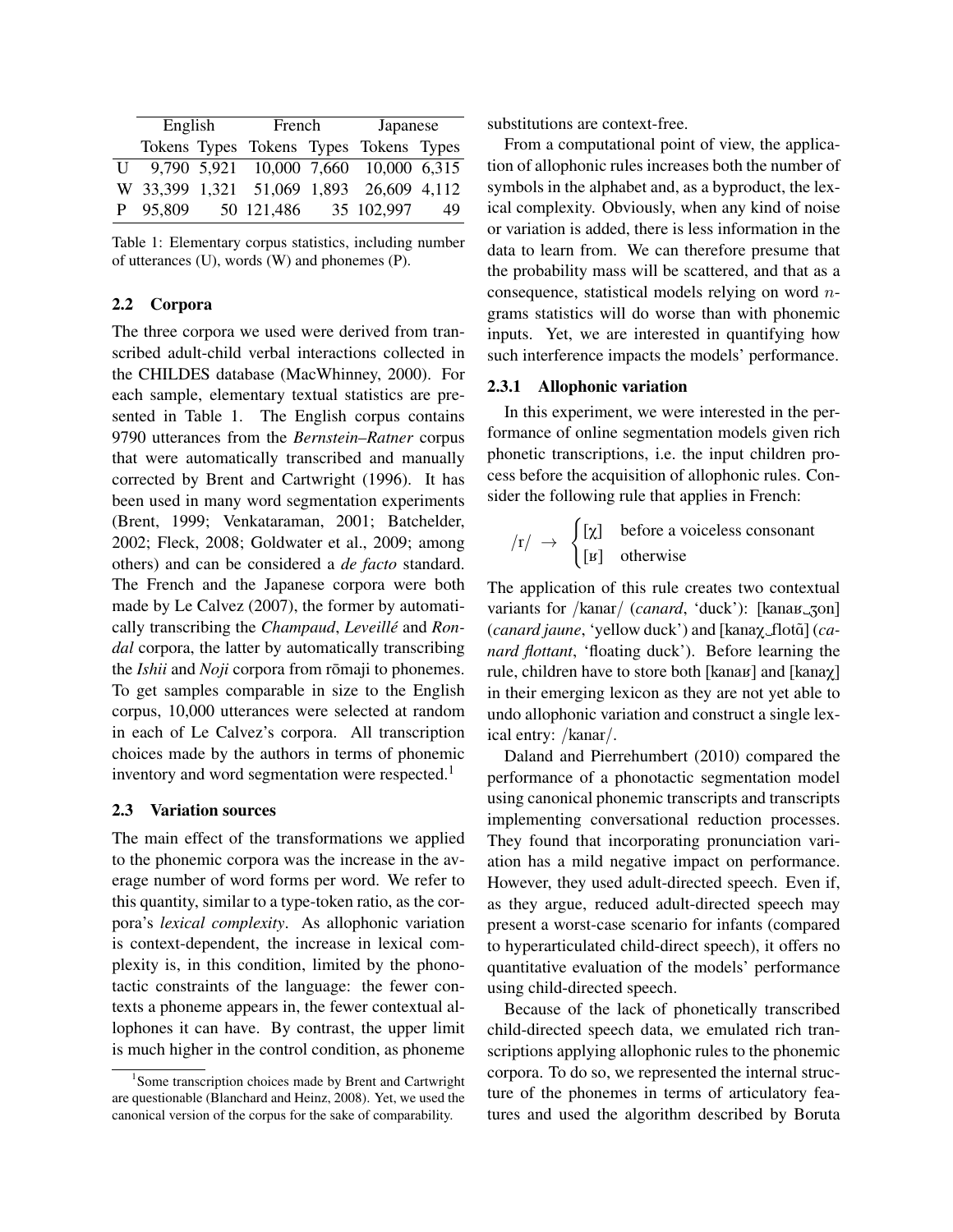(2011) to create artificial allophonic grammars of different sizes containing assimilatory rules whose application contexts span phonologically similar contexts of the target phoneme. Compared to Daland and Pierrehumbert's manual inspection of the transcripts, this automatic approach gives us a finer control on the degree of pronunciation variation. The rules were then applied to our phonemic corpora, thus systematizing coarticulation between adjacent segments. We made two simplifying assumptions about the nature of the rules. First, all allophonic rules we generated are of the type  $p \rightarrow$  $a / c$  where a phoneme p is realized as its allophone  $a$  before context  $c$ . Thus, we did not model rules with left-hand or bilateral contexts. Second, we ensured that no two allophonic rules introduced the same allophone (as in English flapping, where both  $/t/$  and  $/d/$  have an allophone  $[r]$ ), using parent annotation: each phone is marked by the phoneme it is derived from (e.g.  $[r]^{t/}$  and  $[r]^{d/}$ . This wasdone to avoid probability mass derived from different phonemes merging onto common symbols.

The amount of variation in the corpora is determined by the average number of allophones per phoneme. We refer to this quantity as the corpora's *allophonic complexity*. Thus, at minimal allophonic complexity, each phoneme has only one possible realization (i.e. phonemic transcription), whereas at maximal allophonic complexity, each phoneme has as many realizations as attested contexts. For each language, the range of attested lexical and allophonic complexities obtained using Boruta's (2011) algorithm are reported in Figure 1.

#### 2.3.2 Phoneme substitutions

Allophonic variation is not the only type of variation that may interfere with word segmentation. Indeed, the aforementioned simulations assumed that all phonemes are recognized with 100% accuracy, but —due to factors such as noise or speech rate human processors may mishear words. In this control condition, we examined the models' performance on corpora in which some phonemes were replaced by others. Thus, substitutions increase the corpus' lexical complexity without increasing the number of symbols: phoneme misrecognitions give a straightforward baseline against which to compare the models' performance when allophonic variation



Figure 1: Lexical complexity (the average number of word forms per word) as a function of allophonic complexity (the average number of allophones per phoneme).

has not been reduced. Such corpora can be considered the output of a hypothetical imperfect speechto-phoneme system or a winner-take-all scalar reduction of Rytting et al.'s (2010) probability vectors.

We used a straightforward model of phoneme misrecognition: substitutions are based neither on a confusion matrix (Nakadai et al., 2007) nor on phoneme similarity. Starting from the phonemic corpus, we generated 10 additional corpora controlling the proportion of misrecognized phonemes, ranging from 0 (perfect recognition) to 1 (constant error) in increments of 0.1. A noise intensity of  $n$ means that each phoneme has probability  $n$  of being rewritten by another phoneme. The random choice of the substitution phoneme is weighted by the relative frequencies of the phonemes in the corpus. The probability  $P(p \to x)$  that a phoneme x rewrites a phoneme  $p$  is defined as

$$
P(p \to x) = \begin{cases} 1 - n & \text{if } p = x \\ n \left( f(x) + \frac{f(p)}{|\mathcal{P}| - 1} \right) & \text{otherwise} \end{cases}
$$

where *n* is the noise intensity,  $f(x)$  the relative frequency of phoneme  $x$  in the corpus and  $\mathcal P$  the phonemic inventory of the language.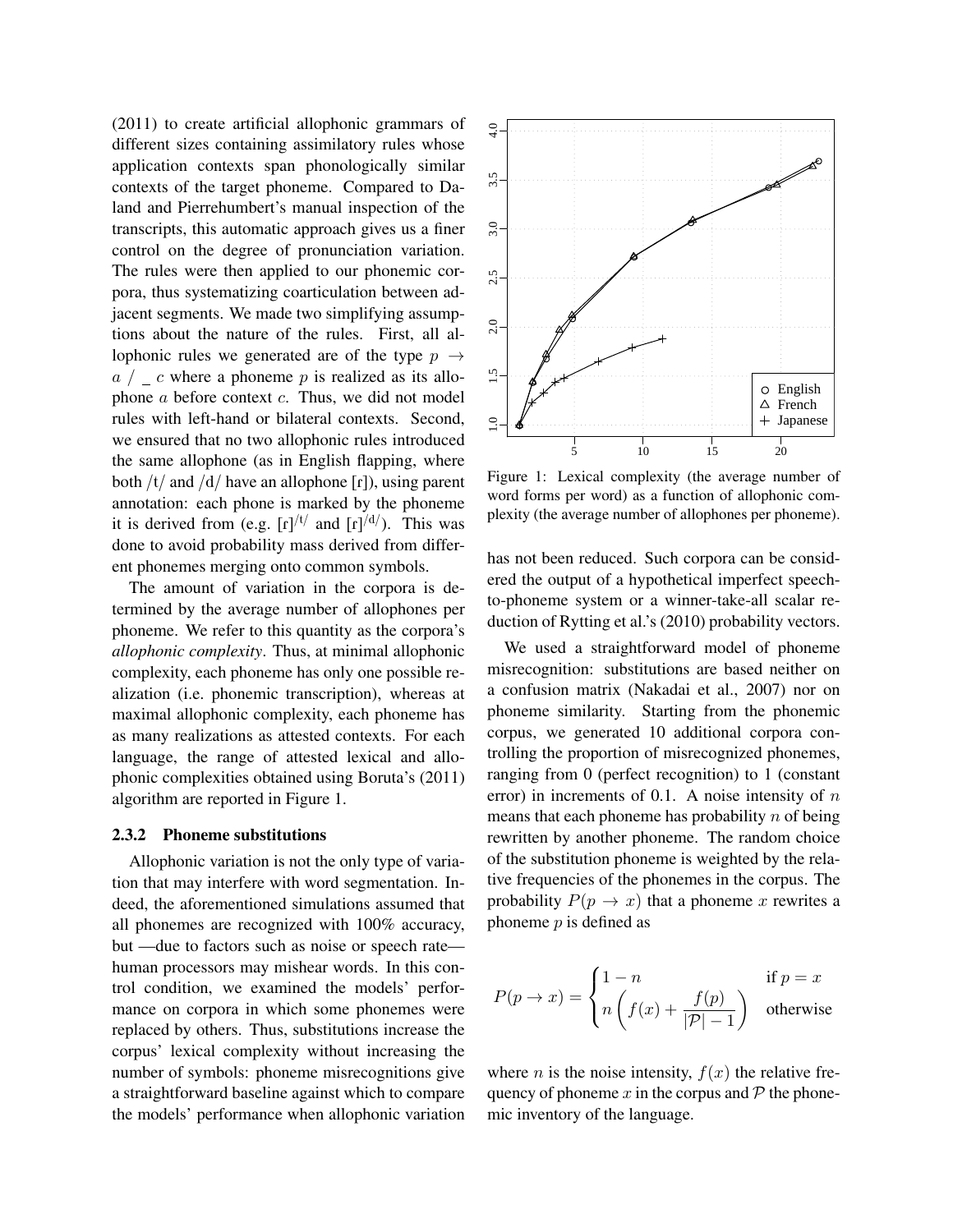# 2.4 Evaluation

We used Venkataraman's (2001) implementation of the now-standard evaluation protocol proposed by Brent (1999) and then extended by Goldwater et al. (2009). Obviously, orthographic words are not the optimal target for a model of language acquisition. Yet, in line with previously reported experiments, we used the orthographic segmentation as the standard of correct segmentation.

#### 2.4.1 Scoring

For each model, we report (as percentages) the following scores as functions of the lexical complexity of the corpus:

- $P_s$ ,  $R_s$ ,  $F_s$ : precision, recall and F-score on word segmentation as defined by Brent;
- $P_l$ ,  $R_l$ ,  $F_l$ : precision, recall and  $F$ -score on the induced lexicon of word types: let  $L$  be the standard lexicon and  $L'$  the one discovered by the algorithm, we define  $P_l = |L \cap L'|/|L'|$ ,  $R_l = |L \cap L'|/|L|$  and  $F_l = 2 \cdot P_l \cdot R_l / (P_l + R_l)$ .

The difference between scoring the segmentation and the lexicon can be exemplified considering the utterance [awudtfakwudtfakwud] (*a woodchuck would chuck wood*). If it is segmented as  $[\partial_w \text{wodd}_\Lambda k_w \text{wodd}_\Lambda k_w \text{wodd}]$ , both the segmentation and the induced lexicon are correct. By contrast, if it is segmented as  $[\partial_w w \partial_w f]$  ak wudt $[\Delta w \partial_w g]$ , the lexicon is still accurate while the word segmentation is incorrect. A good segmentation inevitably yields a good lexicon, but the reverse is not necessarily true.

#### 2.4.2 k-shuffle cross-validation

As the segmental variation procedures and the segmentation baselines are non-deterministic processes, all scores were averaged over multiple simulations. Moreover, as MBDP-1 and NGS-u operate incrementally, their output is conditioned by the order in which utterances are processed. To lessen the influence of the utterance order, we shuffled the corpora for each simulation. Testing all permutations of the corpora for each combination of parameter values is computationally intractable. Thus, scores reported below were averaged over three distinct simulations with shuffled corpora.



Figure 2: Cross-linguistic performance of MBDP-1 and NGS-u on child-directed phonemic corpora in English (EN), French (FR) and Japanese (JP).

#### 3 Results and discussion

#### 3.1 Cross-linguistic evaluation

Performance of the segmentation models<sup>2</sup> on phonemic corpora is presented in Figure 1 in terms of  $F_s$ and  $F_l$ -score (upper and lower panel, respectively). We were able to replicate previous results on English by Brent and Venkataraman almost exactly; the small difference, less than one percent, was probably caused by the use of different implementations.

From a cross-linguistic point of view, the main observation is that these models do not seem to generalize to typologically different languages. Whereas MBDP-1 and NGS-u's  $F_s$  value is 69% for English, it is only 54% for French and 41% for Japanese. Similar observations can be made for  $F_l$ . Purely statistical strategies seem to be particularly ineffective on our Japanese sample: inserting word boundaries at random yields a better lexicon than using probabilistic models.

A crude way to determine whether a word segmentation model tends to break words apart (oversegmentation) or to cluster various words in a single chunk (under-segmentation) is to compare the average word length (AWL) in its output to the AWL in the standard segmentation. If the output's AWL is greater than the standard's, then the output is undersegmented, and *vice versa*. Even if NGS-u produces

 $2^2$ The full table of scores for each language, variation source, and segmentation model was not included due to space limitations. It is available upon request from the first author.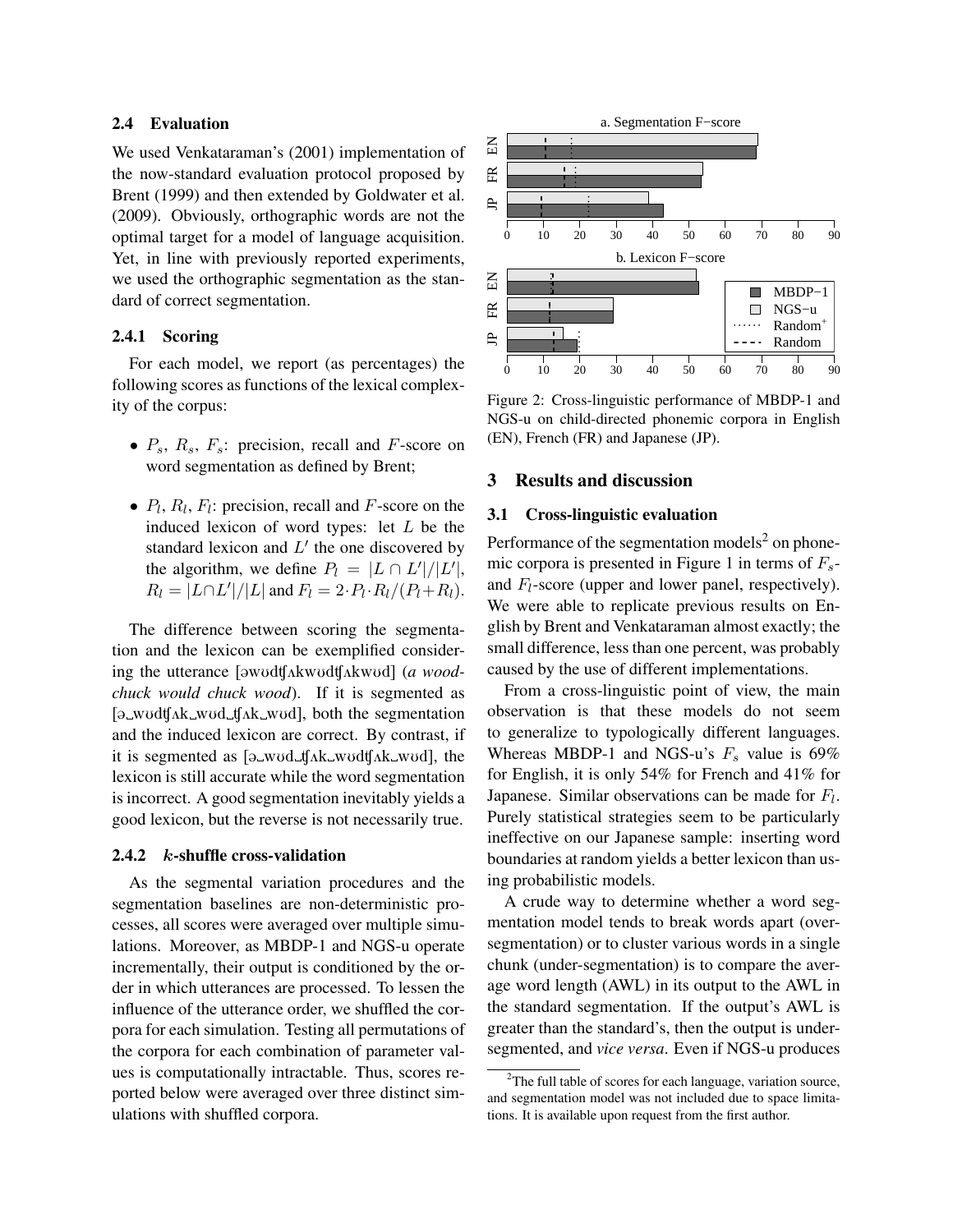shorter words than MBDP-1, both models exhibit, once again, similar within-language behaviors. English was slightly under-segmented by MBDP-1 and over-segmented by NGS-u: ouputs' AWL are respectively 3.1 and 2.7, while the standard is 2.9. Our results are consistent with what Goldwater et al. (2009) observed for DP: error analysis shows that both MBDP-1 and NGS-u also break off frequent English morphological affixes, namely /IN/ (*-ing*) and /s,z/ (*-s*). As for French, AWL values suggest the corpus was under-segmented: 3.1 for MBDP-1's output and 2.9 for NGS-u's, while the standard is 2.4. On the contrary, Japanese was heavily oversegmented: many monophonemic words emerged and, whereas the standard AWL is 3.9, the ouputs' AWL is 2.7 for both models.

Over-segmentation may be correlated to the number of syllable types in the language: English and French phonotactics allow consonantal clusters, bringing the number of syllable types to a few thousands. By contrast, Japanese has a much simpler syllabic structure and less syllable types which, as a consequence, are often repeated and may (incorrectly) be considered as words by statistical models. The fact that the models do worse for French and Japanese is not especially surprising: both languages have many more affixal morphemes than English. Consider French, where the lexical autonomy of clitics is questionable: whereas /s/ (*s'* or *c'*) or  $/k/$  (*qu'*) are highly frequent words in our orthographic standard, many errors are due to the agglutination of these clitics to the following word. These are counted as segmentation errors, but should they?

Furthermore, none of the segmentation models we benchmarked exhibit similar performance across languages: invariably, they perform better on English. There may be a correlation between the performance of segmentation models and the percentage of word hapaxes, i.e. words which occur only once in the corpus: the English, French and Japanese corpora contain 31.7%, 37.1% and 60.7% of word hapaxes, respectively. The more words tend to occur only once, the less MBDP-1, NGS-u and DP perform on segmentation. This is consistent with the usual assumption that infants use familiar words to find new ones. It may also be the case that these models are not implicitly tuned to English, but that the contribution of statistical cues to word segmentation differs across languages. In French, for example, stress invariably marks the end of a word (although the end of a word is not necessarily marked by stress). By contrast, there are languages like English or Spanish where stress is less predictable: children cannot rely solely on this cue to extract words and may thus have to give more weight to statistics.

#### 3.2 Robustness to segmental variation

The performance of MBDP-1, NGS-u and the two baselines on inputs altered by segmental variation is presented in Figure 2.<sup>3</sup> The first general observation is that, as predicted, MBDP-1 and NGS-u do not seem to resist an increase in lexical complexity. In the case of allophonic variation, their performance is inversely related to the corpora's allophonic complexity. However, as suggested by the change in the graphs' slope, performance for English seems to stabilize at 2 word forms per word. Similar observations can be made for French and Japanese on which the performance of the models is even worse:  $F_l$  values are below chance at 1.7 and 3 variants per word for Japanese and French, respectively; likewise,  $F_s$  is below chance at 1.5 for Japanese and 2.5 for French. Phoneme substitutions also impede the performance of MBDP-1 and NGS-u: the more phonemes are substituted, the more difficult it becomes for the algorithms to learn how to insert word boundaries. Furthemore,  $F_l$  is below chance for complexities greater than 4 for French, and approximately 2.5 for Japanese. It is worth noting that, in both conditions, the models exhibit similar withinlanguage performance as the complexity increases.

The potential lexicon that can be built by combining segments into words may account for the discrepancy between the two conditions, as it is in fact the models' search space. In the control condition, substituting phonemes does not increase its size. However, the likelihood of a given phoneme in a given word being replaced by the same substitution phoneme decreases as words get longer. Thus, the proportion of hapax increases, making statistical segmentation harder to achieve. By contrast, the

<sup>&</sup>lt;sup>3</sup>For the control condition, we did not graph scores for noise intensities greater than 0.2: 80% accuracy is comparable to the error rates of state-of-the-art systems in speaker-independent, continuous speech recognition (Makhoul and Schwartz, 1995).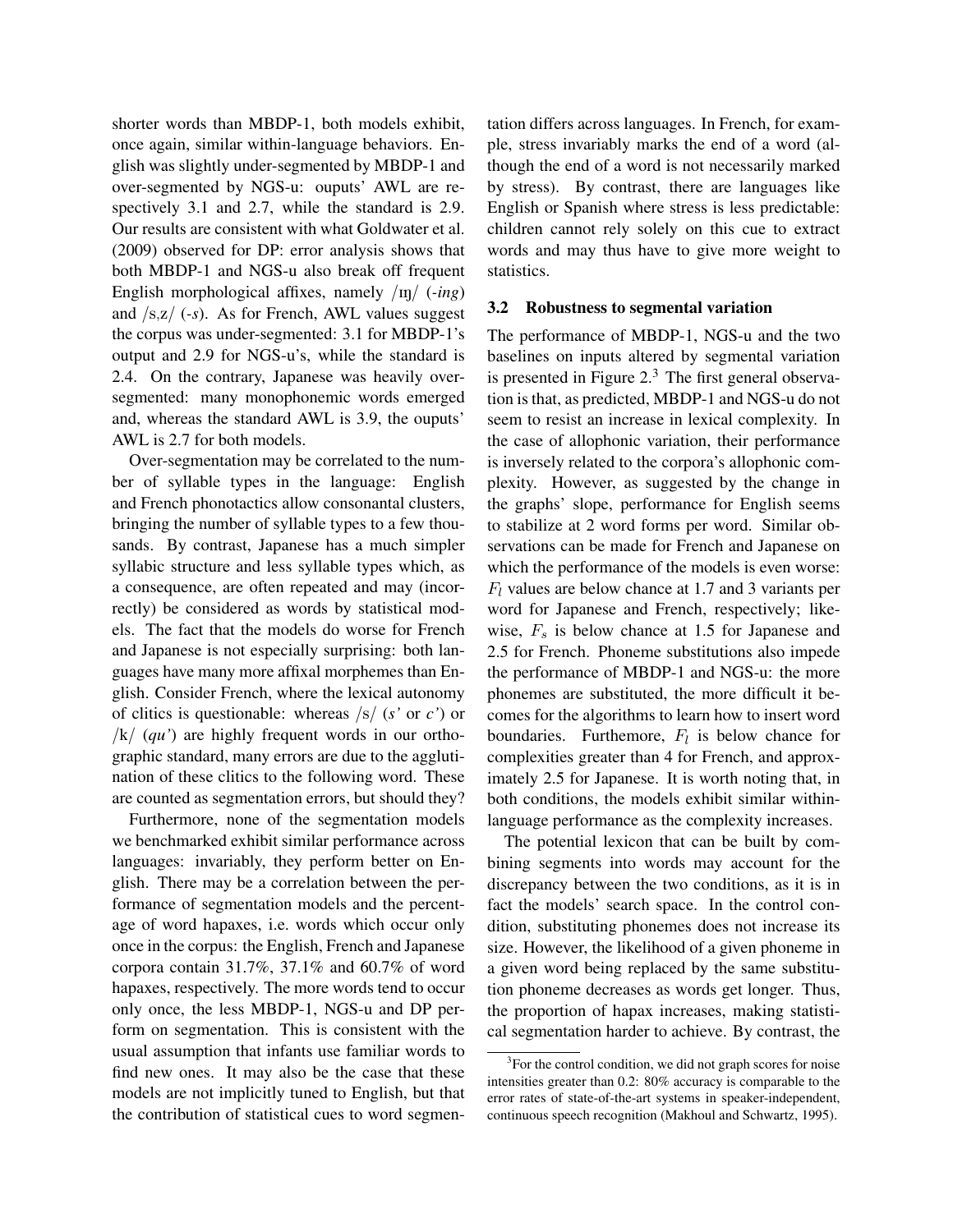

Figure 3:  $F_s$ -score (left column) and  $F_l$ -score (right column) as functions of the lexical complexity, i.e. the number of word forms per word, in the English (top row), French (middle row) and Japanese (bottom row) corpora.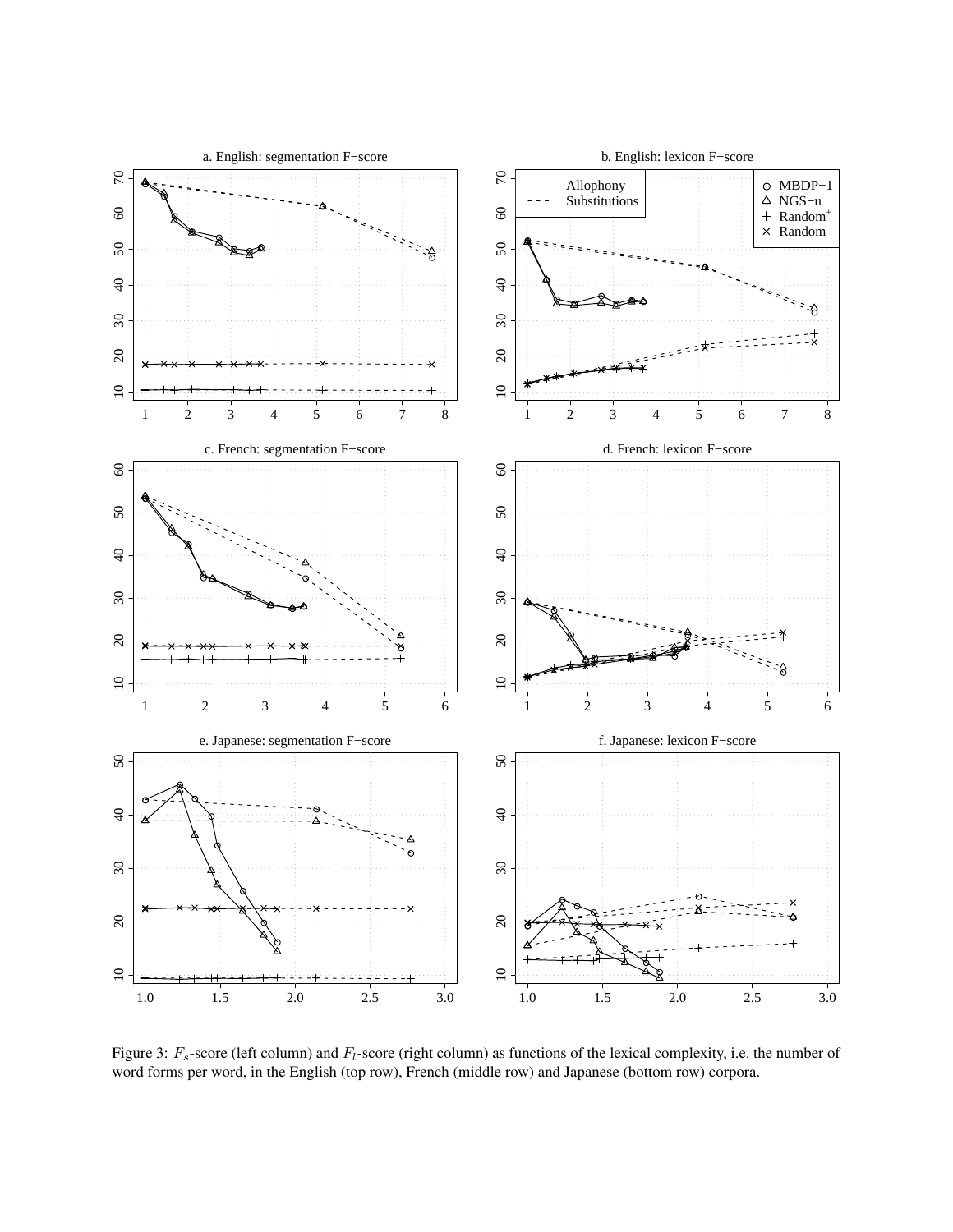application of allophonic rules increases the number of objects to build words with; as a consequence, the size of the potential lexicon explodes.

As neither MBDP-1 nor NGS-u is designed to handle noise, the results are unsurprising. Indeed, any word form found by these models will be incorporated in the lexicon: if [længwIt] and [længwIck] are both found in the corpus, these variants will be included as is in the lexicon. There is no mechanism for 'explaining away' data that appear to have been generated by systematic variation or random noise. It is an open issue for future research to create robust models of word segmentation that can handle segmental variation.

### 4 Conclusions

We have shown, first, that online statistical models of word segmentation that rely on word  $n$ -gram statistics do not generalize to typologically different languages. As opposed to French and Japanese, English seems to be easier to segment using only statistical information. Such differences in performance from one language to another emphasize the relevance of cross-linguistic studies: any conclusion drawn from the monolingual evaluation of a model of language acquisition should be considered with all proper reservations. Second, our results quantify how imperfect, though realistic, inputs impact MBDP-1's and NGS-u's performance. Indeed, both models become less and less efficient in discovering words in transcribed child-directed speech as the number of variants per word increases: though the performance drop we observed is not surprising, it is worth noting that both models are less efficient than random procedures at about twenty allophones per phoneme. However, the number of context-dependent allophones we introduced is far less than what is used by state-of-the-art models of speech recognition (Makhoul and Schwartz, 1995).

To our knowledge, there is no computational model of word segmentation that both respects the constraints imposed on a human learner and accommodates noise. This highlights the complexity of early language acquisition: while no accurate lexicon can be learned without a good segmentation strategy, state-of-the-art models fail to deliver good segmentations in non-idealized settings. Our results also emphasize the importance of other cues for word segmentation: statistical learning may be helpful or necessary for word segmentation, but it is unlikely that it is sufficient.

The mediocre performance of the models strengthens the hypotheses that phonological knowledge is acquired in large part before the construction of a lexicon (Jusczyk, 1997), or that allophonic rules and word segmentations could be acquired jointly (so that neither is a prerequisite for the other): children cannot extract words from fluent speech without knowing how to undo at least part of contextual variation. Thus, the knowledge of allophonic rules seems to be a prerequisite for accurate segmentation. Recent simulations of word segmentation and lexical induction suggest that using phonological knowledge (Venkataraman, 2001; Blanchard and Heinz, 2008), modeling morphophonological structure (Johnson, 2008) or preserving subsegmental variation (Rytting et al., 2010) invariably increases performance. *versa*, Martin et al. (submitted) have shown that the algorithm proposed by Peperkamp et al. (2006) for undoing allophonic variation crashes in the face of realistic input (i.e. many allophones), and that it can be saved if it has approximate knowledge of word boundaries. Further research is needed, at both an experimental and a computational level, to explore the performance and suitability of an online model that combines the acquisition of allophonic variation with that of word segmentation.

#### References

- E. Batchelder. 2002. Bootstrapping the lexicon: a computational model of infant speech segmentation. *Cognition*, 83:167–206.
- D. Blanchard and J. Heinz. 2008. Improving word segmentation by simultaneously learning phonotactics. In *Proceedings of the Conference on Natural Language Learning*, pages 65–72.
- L. Boruta. 2011. A note on the generation of allophonic rules. Technical Report 0401, INRIA.
- M. R. Brent and T. A. Cartwright. 1996. Distributional regularity and phonotactic constraints are useful for segmentation. *Cognition*, 61:93–125.
- M. R. Brent. 1999. An efficient, probabilistically sound algorithm for segmentation and word discovery. *Machine Learning*, 34(1–3):71–105.